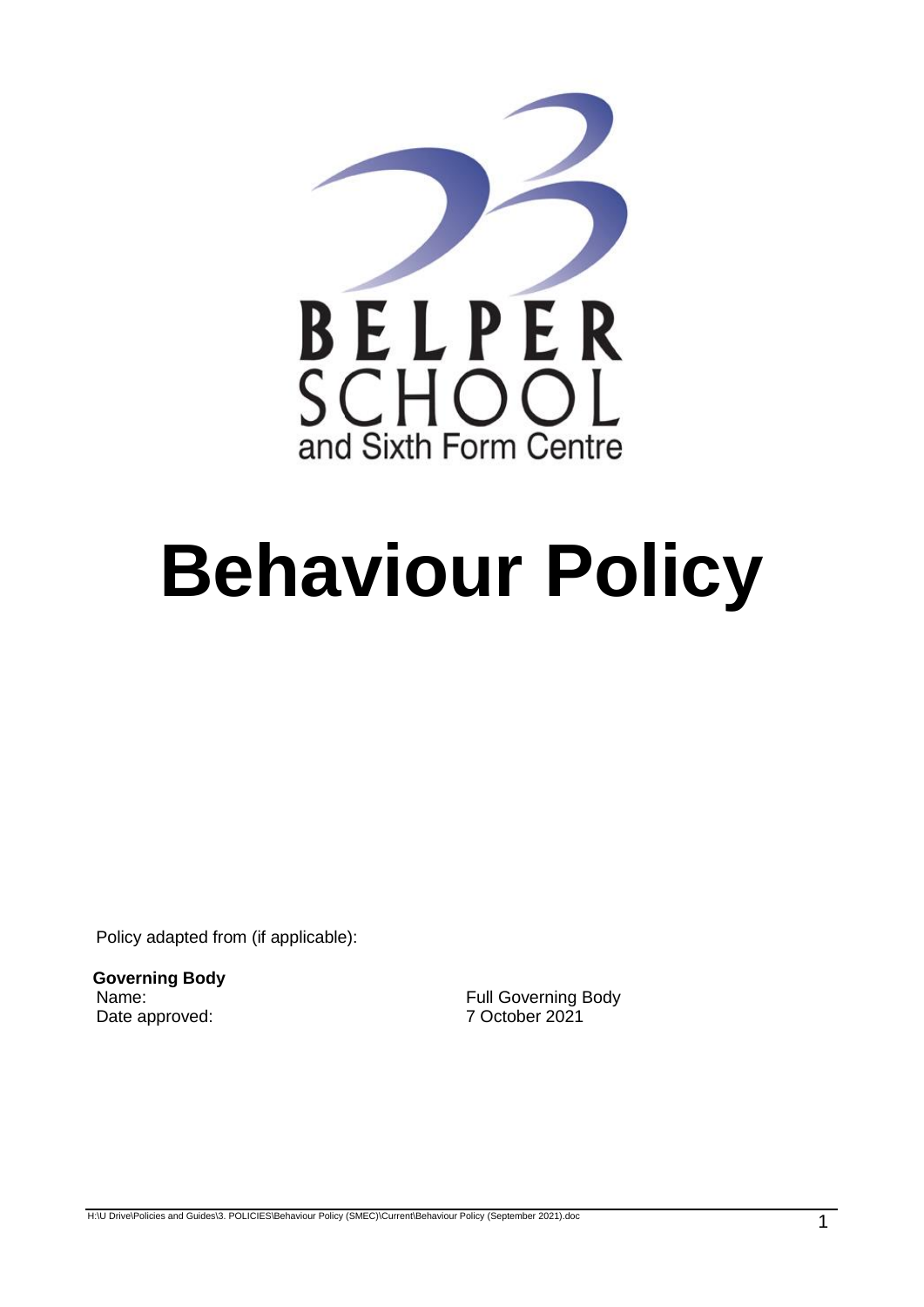

### **Vision**

Belper School is a safe, secure and purposeful educational environment where effective learning and teaching take place. All relationships in the school community are characterised by mutual respect and a shared goal to maximise individual potential. Every member of the school community has a key role in promoting and sustaining the highest standards of behaviour for learning. Belper School is committed to providing the best possible environment for teaching and learning.

## **A Responsive and Dynamic Policy**

Schools and behaviour are dynamic therefore it is not possible to give absolutes and specifics for all incidents and issues. Each case has different circumstances, contributing factors and contexts impacting on it, which will be considered in any decision-making process. Confidentiality is also important in the process and will be respected and adhered to. The school ensures it promotes a responsive approach to behaviour management not a reactive one. Application of the policy and school sanctions sit with the professional judgement and decision-making of the staff.

## **School Code of Conduct and Expectations**

Belper School will provide a safe, stimulating and supportive environment where students can learn and teachers can teach. Relationships are recognised to be central to this, and the school expectation is that all relationships are based on mutual respect. It is the role of staff at all levels to promote and encourage socially acceptable behaviour and foster supportive peer relationships to enable students to thrive. We expect all staff to act as role models for positive behaviour in school.

#### **To encourage this, students will**

- Recognise that all students have the right to learn and reach their potential
- Foster positive behaviour for learning and contribute to the school ethos
- Have the confidence, and be encouraged to, engage positively with all opportunities offered by the school
- Recognise the importance of behaving responsibly, making the right choices and accepting responsibility
- Treat all members of the school community with respect. Celebrate equality and diversity; respect for all, by all. and not be racist, sexist or homophobic
- To not engage in any behaviour that is sexist, racist, homophobic or transphobic and to not engage in any behaviour that could be deemed as sexual harassment or abuse
- Recognise and understand the importance of an anti-bullying culture in the school
- Aim for 100% attendance and punctuality
- Respect the school community by taking care of school equipment, buildings and possessions
- Adhere to the dress code
- Bring correct equipment and be prepared for learning
- Follow policies and procedures and the rules of the school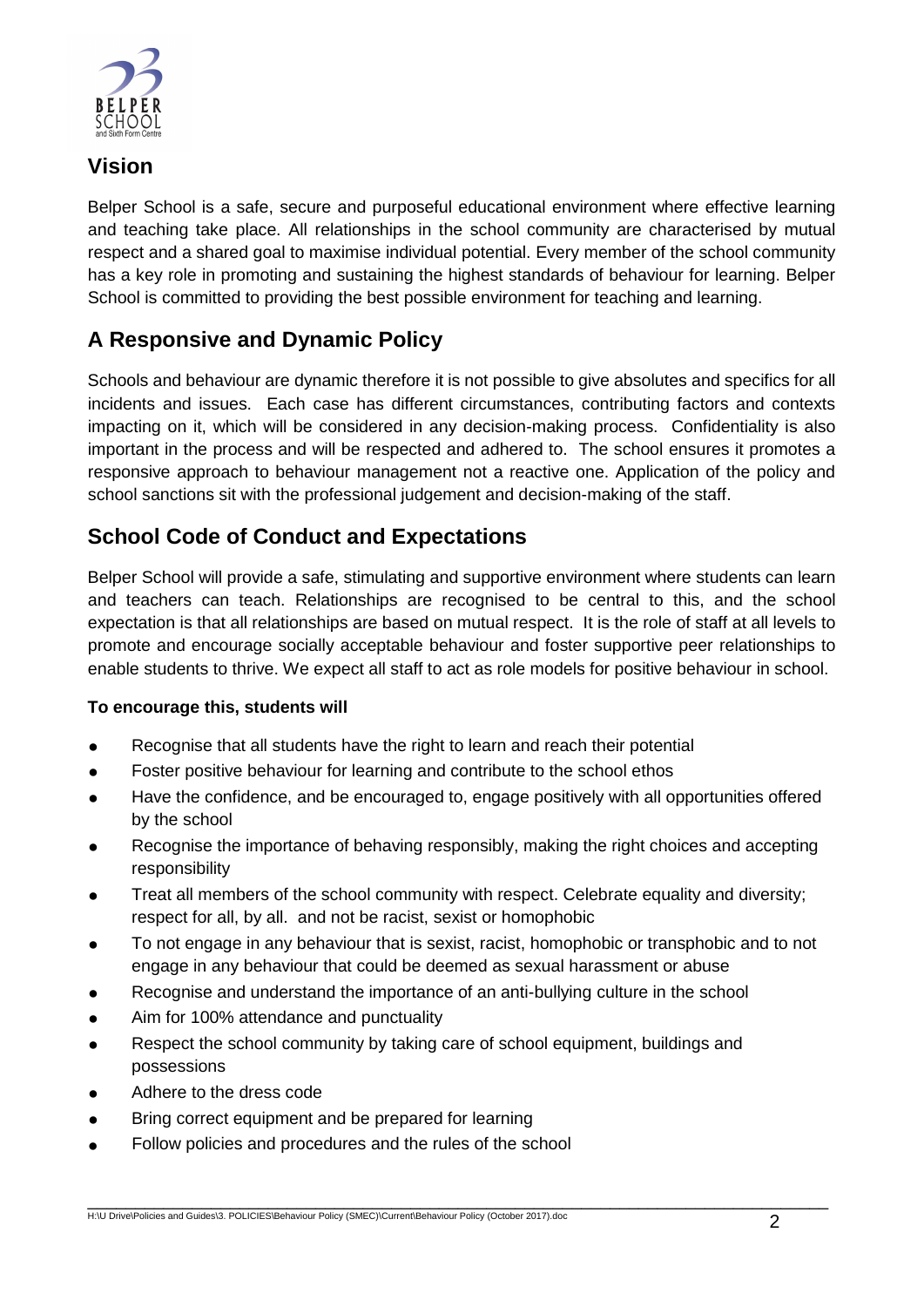

#### **To encourage this, staff will**

- Model exemplary behaviour
- Treat all members of the school community with respect
- Use language that promotes confidence and self -esteem through positive reinforcement
- Celebrate success and recognise student effort and achievement to promote positive behaviour
- Work in partnership with parents to support positive behaviour
- Use outlined strategies and procedures to modify negative behaviour

#### **If unacceptable behaviour occurs, members of the school community will**

- Address the behaviour swiftly and firmly and within a framework of dignity and respect for the individual
- Explain what is unacceptable and why and make it clear it will not be acceptable
- Give opportunities for students to learn how they could have behaved differently to achieve a more positive outcome
- Implement sanctions as deemed appropriate by the staff of the school
- Escalate the severity of sanctions if negative behaviour continues to disrupt learning or it is judged to be a more serious incident

# **Rewards**

Belper School's Rewards Policy encourages students who apply themselves and behave in a commendable way to support the ethos of the school as role models and to develop their own potential. Recognising and rewarding individual contributions to the school community is central to promoting positive behaviour. The Rewards Policy outlines the details.

# **Sanctions**

All staff have statutory authority to sanction students whose behaviour is in breach of the school code of conduct and expectations. Students can be sanctioned at any time in school or elsewhere under the charge of the school. Students can be sanctioned for negative behaviour outside of school when that behaviour impacts on the students of the school. All sanctions will be fair, reasonable and proportionate, with regard to individual circumstances and legislation e.g. disability, SEN, race.

The school reserves the right to apply sanctions as deemed appropriate by the professional judgement of the staff.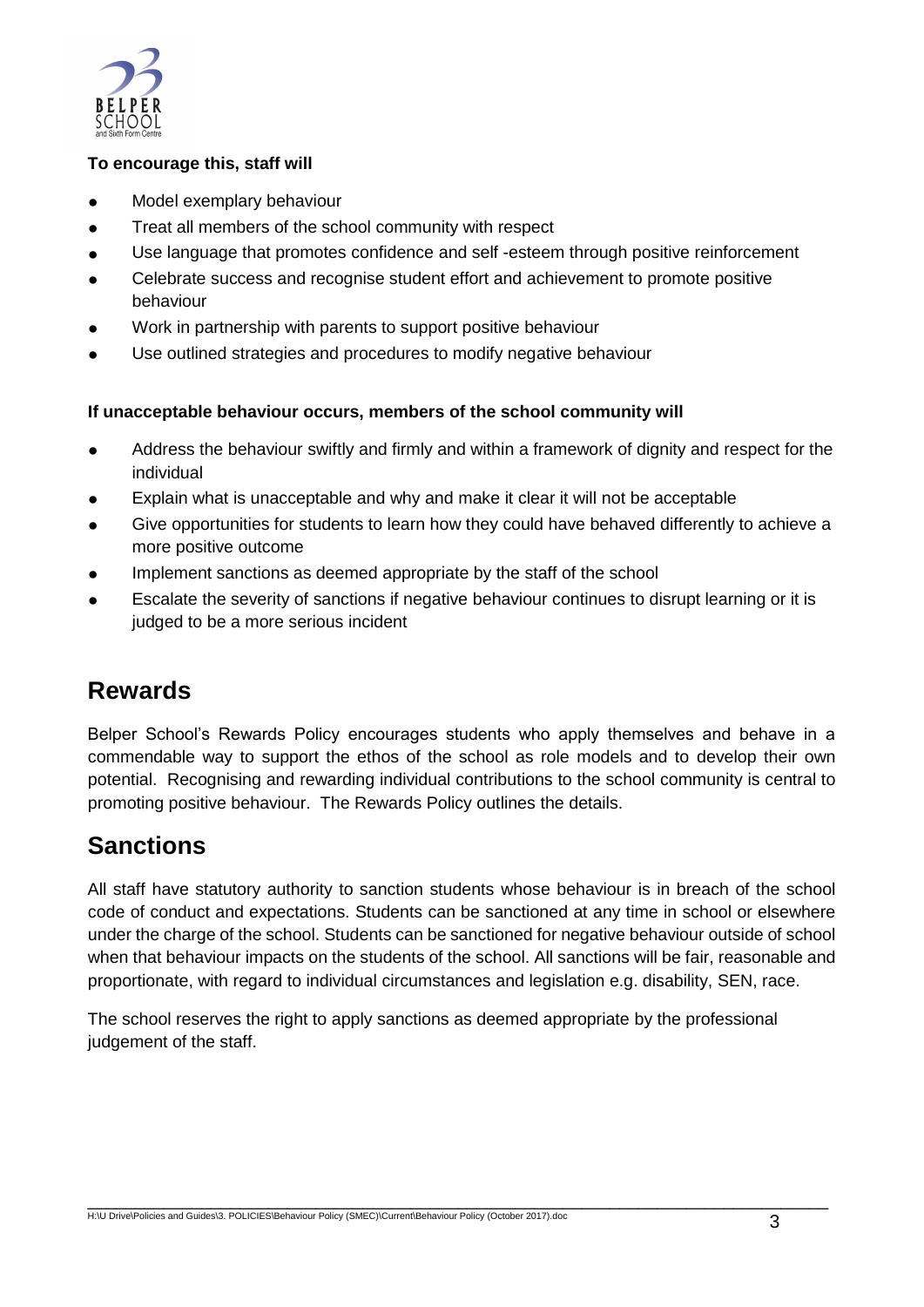

#### **Conduct around the school**

Students should move sensibly and quietly round the school at all times, respecting all members of the community.

Respect the environment by using litter bins and taking care of displays. Ensuring walls and furniture are free from graffiti.

Adhere to uniform and mobile phone rules when moving around the school

When out of school, respect those in our local community and behave appropriately

#### **Classroom expectations - CREATE**

Celebrate – In the classroom celebrate each other's achievements and contributions, and accept praise as a positive

Respect – for yourself, for each other in the classroom and for all in the wider community

Engage – Always doing your best to engage with learning, your teachers and each other in the lesson.

Ambition – be ambitious in the classroom and beyond; set achievable but high targets

Talented – we are all talented and we should be proud of who we are and the gifts we have

Ensure – ensure everyone feels safe and happy in the classroom by supporting each other and showing kindness

We expect students to be prepared to learn and not engage in any behaviour that would disrupt learning for themselves or others.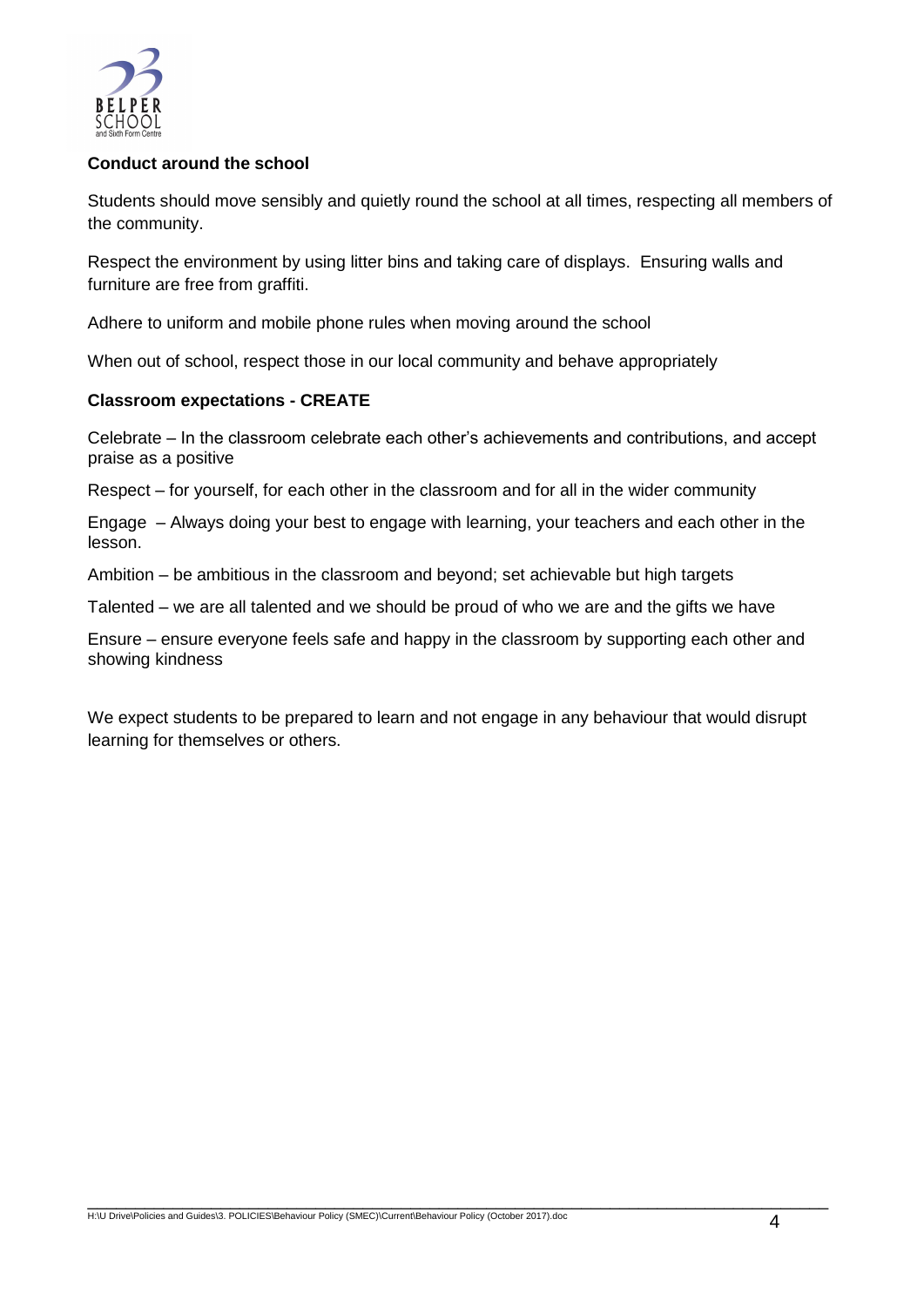

When students do not meet the high expectations of the school in lessons, we have a stepped system to be followed by all staff and students

#### **Stepped system**

| <b>Action</b>  |                                                          | <b>Consequence</b>                                                                                                 |
|----------------|----------------------------------------------------------|--------------------------------------------------------------------------------------------------------------------|
| S <sub>1</sub> | Verbal warning                                           |                                                                                                                    |
| S2             | Final verbal warning<br>May be asked to move seats       | Name is written on the board as S2                                                                                 |
|                |                                                          | After 3 S2's in a lesson, the class will be warned that S1 will no longer be used.                                 |
| S <sub>3</sub> | Given no more than 3 minutes<br>outside of the classroom | Name is written on the board as S3<br>30 minute after school detention the next night<br>(Centralised)             |
| S <sub>4</sub> | On call                                                  | Removed to the focus room for a period of time<br>50 minute after school detention the next night<br>(Centralised) |

One off serious incident - On call MOSOC will decide on the removal of the student and the level of sanction. If the student is removed it will be at least time in Focus room and a 50 minute after school detention

Further sanctions for misconduct and making poor choices made around the school could include, but are not limited to:

- non-verbal reprimand
- verbal reprimand
- movement within a lesson
- break, lunch or after school detentions
- monitoring cards and reports
- repeating/completing/enhancing work
- loss of privileges
- community service, such as litter picking
- formal verbal warning
- removal to the Reflection room
- removal to and isolated within an External Seclusion facility
- **e** suspension
- Permanent exclusion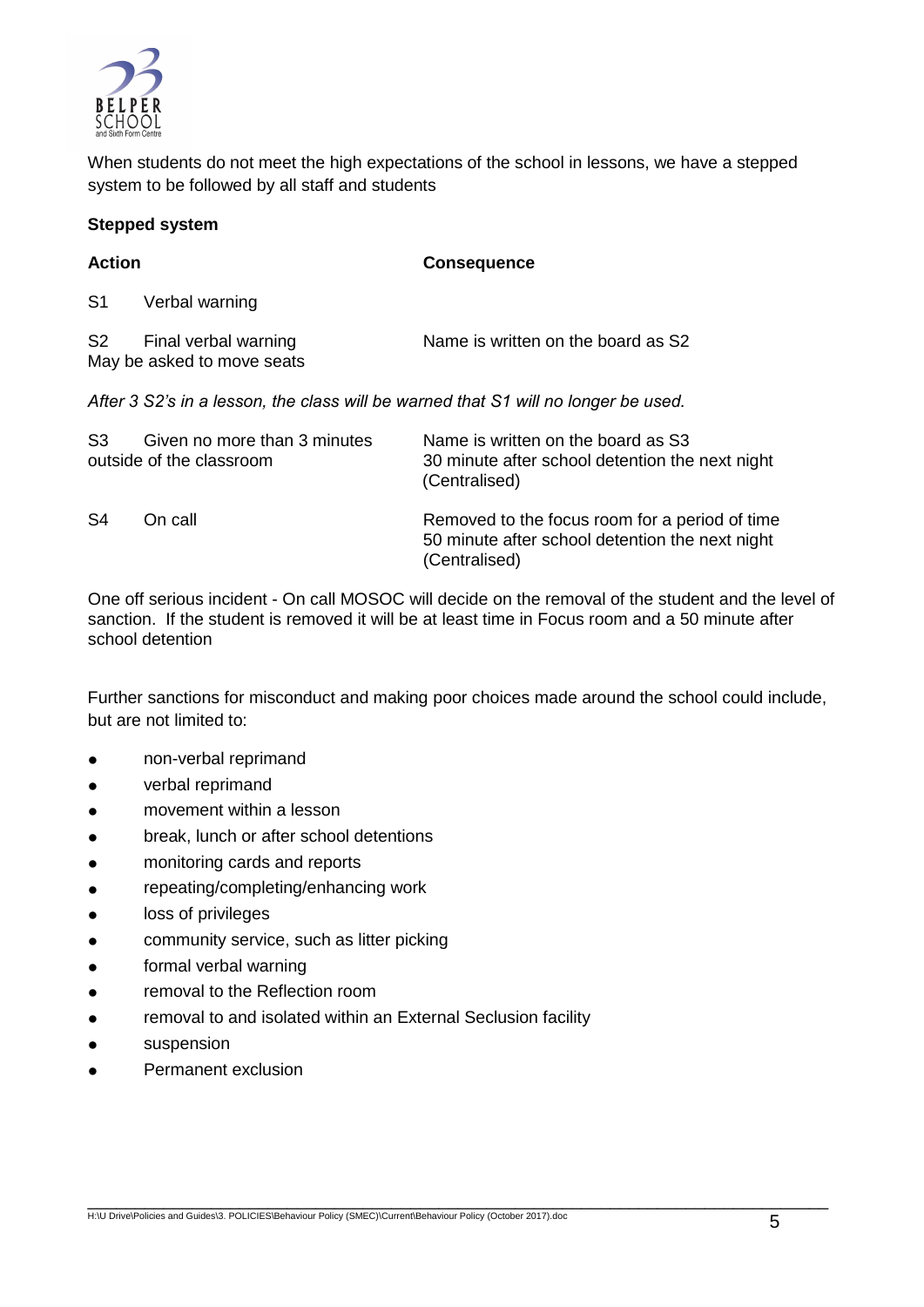

#### **Exclusions and Suspensions:**

The following exclusions and suspensions can be implemented.

**External Seclusion**: the student is isolated in another establishment for a fixed term. Parents/carers are informed by a phone call. The decision to externally seclude is made by the Headteacher or the Assistant Headteacher for Pastoral care. Arrangements for the specifics and the logistics will be made on a case by case basis.

**Suspension:** the student does not attend school for a fixed number of days. If the decision is made that a student is given a suspension by the Head Teacher/Assistant Headteacher for Pastoral care. A telephone call is made to parents/ carers regarding the duration of and reason for the suspension. A reintegration meeting is scheduled with key staff to look at support and interventions. Initially this meeting is attended by parents/ carers and students are asked to join later in the meeting. This meeting has to take place prior to return to mainstream lessons.

● Suspensions for one- off major incidents and persistent violation of the school code of conduct and expectations may lead to a further meeting with Governors and a Behaviour Contract for the student

● **Permanent Exclusion**: A repeated or one-off serious breach of the school code of conduct such that a school placement is no longer tenable. The decision to permanently exclude is made by the Headteacher, who will contact parents via a phone call. This will be considered for the following (this is not an exhaustive list):

- Use of or possession of weapons
- Drug dealing / possession of illicit substances
- Serious threats of and actual violence
- Persistent bullying
- Persistent breaches of the school code of conduct and expectations
- Where the school believe that a student's presence in school represents a serious threat to others

#### **Confiscation of inappropriate items**

Teachers can confiscate student property if it is being misused. The items are kept safe and are to be collected at the end of the day by the student. In certain circumstances it may be appropriate for the item to be collected by a parent.

Teachers do have the power to search for prohibited items if it is suspected that a student has such items on or in their possession. The search will always be carried out sensitively and by two members of staff with one member of staff being of the same sex as the student being searched.

Please also refer to our mobile phone policy.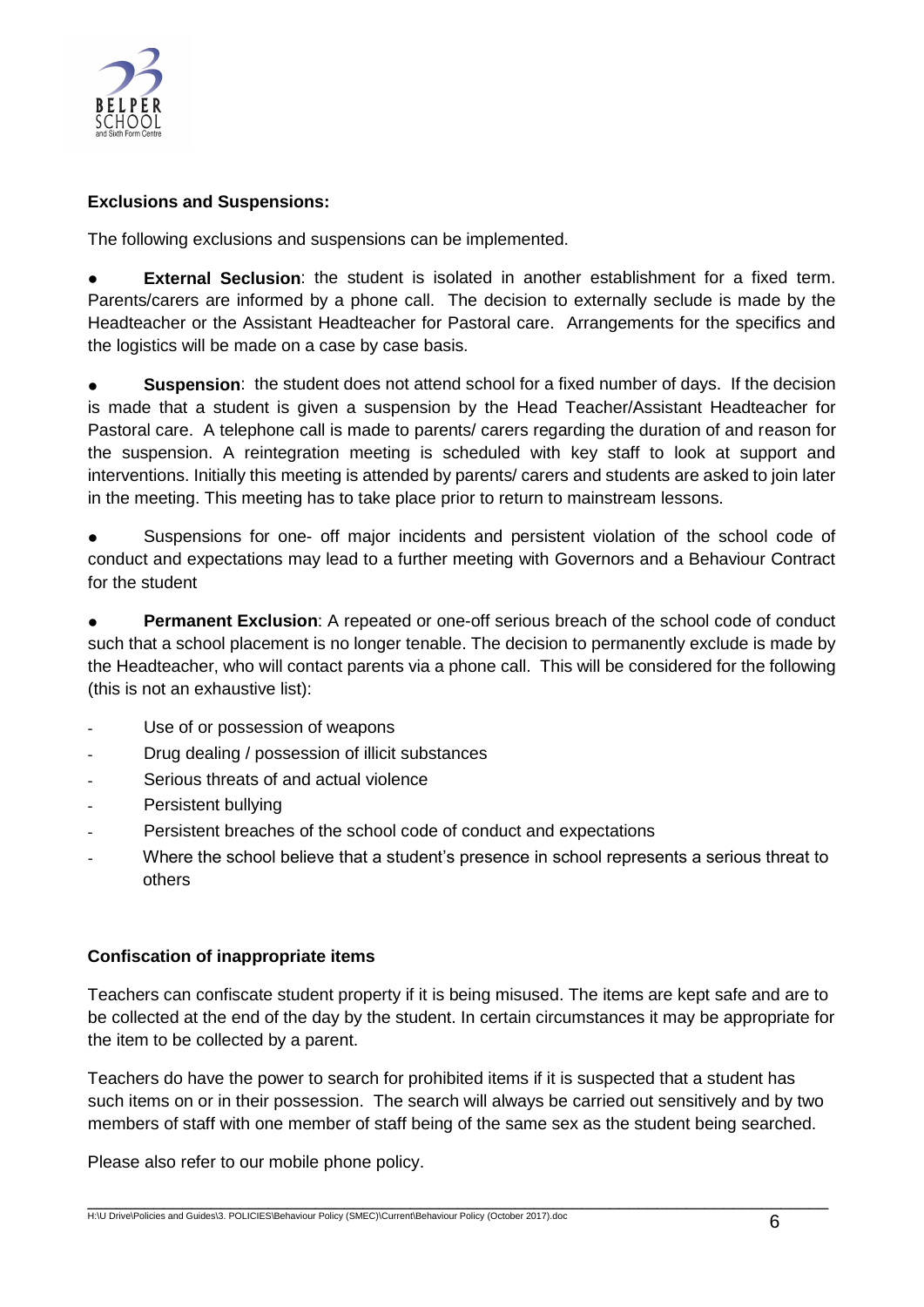

#### **Detentions**

Detentions can be issued in and outside of school hours, parents being given at least 24 hours' notice if the student is to be detained before or after school.

Detentions issued through the Stepped system will take place the following day. These detentions are issued following disruption to learning in the classroom. KS3 students will complete a written task, KS4 students will be given the opportunity to complete work appropriate to the subjects they are studying. An S3 detention will last for 30 minutes, an S4 detention will last for 50 minutes.

Class teacher, tutor, head of year and faculty detentions are issued for, but not limited to, a lack of or poor homework, lack of effort in class, lateness to lessons, lateness to school, organisational issues. These detentions will be recorded on Cloud School for parents/carers to be able to see when their child is receiving a detention.

- Initially a student is given a 15 minute break or lunch time detention with the class teacher
- If the student does not attend two scheduled detentions with the class teacher then a half hour after school Faculty detention is arranged
- If the student does not attend the Faculty detention a one hour after school pastoral detention is arranged
- If the student does not attend the pastoral detention a Reflection room visit will be sanctioned and the detention reset

#### **Support for students**

Support will be given to students in order to help them understand the choices they have made and the consequences should they continue to make those poor choices. This support could include, but are not limited to:

- Monitoring reports through Faculties or through Pastoral means
- Tutor, Head of year support and mentoring
- Parental meetings
- Specific work in the pastoral support centre tailored to need
- Identification of strategies to support through pupil profiles on Edukey
- Tailored curriculum through ACCESS
- Use of external providers to support behaviour eg. Educational Psychologist or behaviour support team